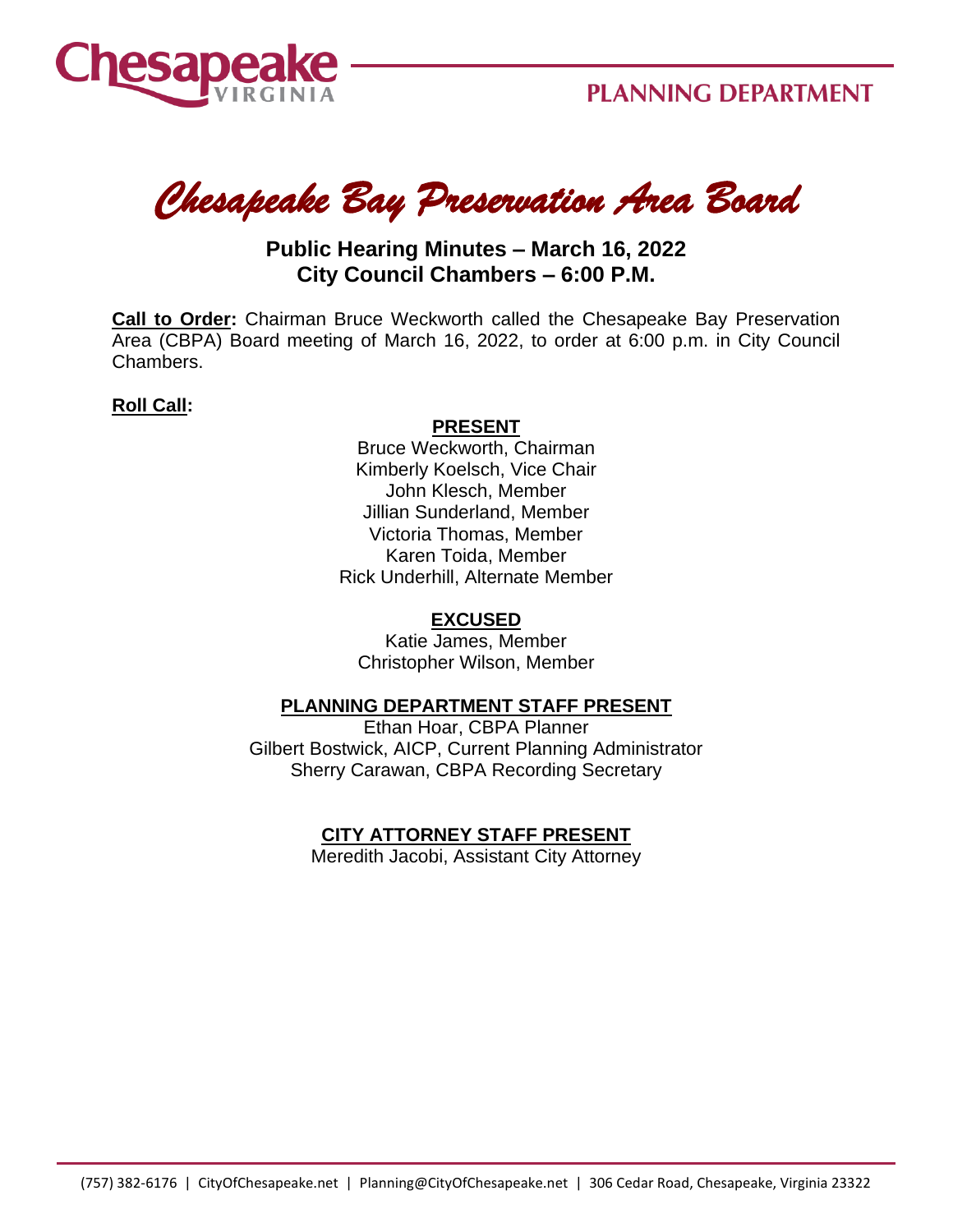#### **APPROVAL OF MINUTES:**

The January 19, 2022, CBPA Board minutes were presented into the record for CBPA Board action.

#### **CBPA BOARD ACTION:**

**Minutes for the January 19, 2022, CBPA Board were APPROVED by unanimous consent.**

#### **CBPA APPLICATION:**

**1. PLN-CBPA-2022-003 PROJECT/LOCATION:** 135 Westonia Road **APPLICANT/OWNER:** Wetherington Homes **AGENCY:** Tim Fallon Land Surveying, PLLC **PROPOSAL:** In accordance with Section 26-528, of the Chesapeake City Code, the applicant seeks an **EXCEPTION** to construct a single-family home within the 50-foot landward portion of the 100-foot Resource Protection Area (RPA) buffer. The total proposed additional impervious area will be 3,119 square feet (SF) (3,119 SF in RPA). **SUBDIVISION/LOT #:** Lot 2 Block B Westonia Road **WATERSHED:** Southern Branch of the Elizabeth River **TAX MAP PARCEL:** 0341001000020

### **CBPA BOARD ACTION:**

CBPA Board **APPROVED** (7 – 0; Toida/Koelsch) the exception request with the following stipulations:

- **1. The structure is moved south towards Westonia Road up to the 25 foot building setback line.**
- **2. A patio or deck may be added to the CBPA site plan, provided that there is no increase in the total impervious area.**

#### Staff Presentation:

Mr. Hoar presented the application to the Board, along with the CBPA Review Committee's findings and recommendations. Pictures of the site at 135 Westonia Road were presented. The Board was informed that the applicant is seeking an exception to construct a single-family home within the 50-foot landward portion of the 100-foot Resource Protection Area (RPA) buffer. The total proposed additional impervious area will be 3,119 square feet (SF) (3,119 SF in RPA). The plat date is 2022.

\_\_\_\_\_\_\_\_\_\_\_\_\_\_\_\_\_\_\_\_\_\_\_\_\_\_\_\_\_\_\_\_\_\_\_\_\_\_\_\_\_\_\_\_\_\_\_\_\_\_\_\_\_\_\_\_\_\_\_\_\_\_\_\_\_\_\_\_\_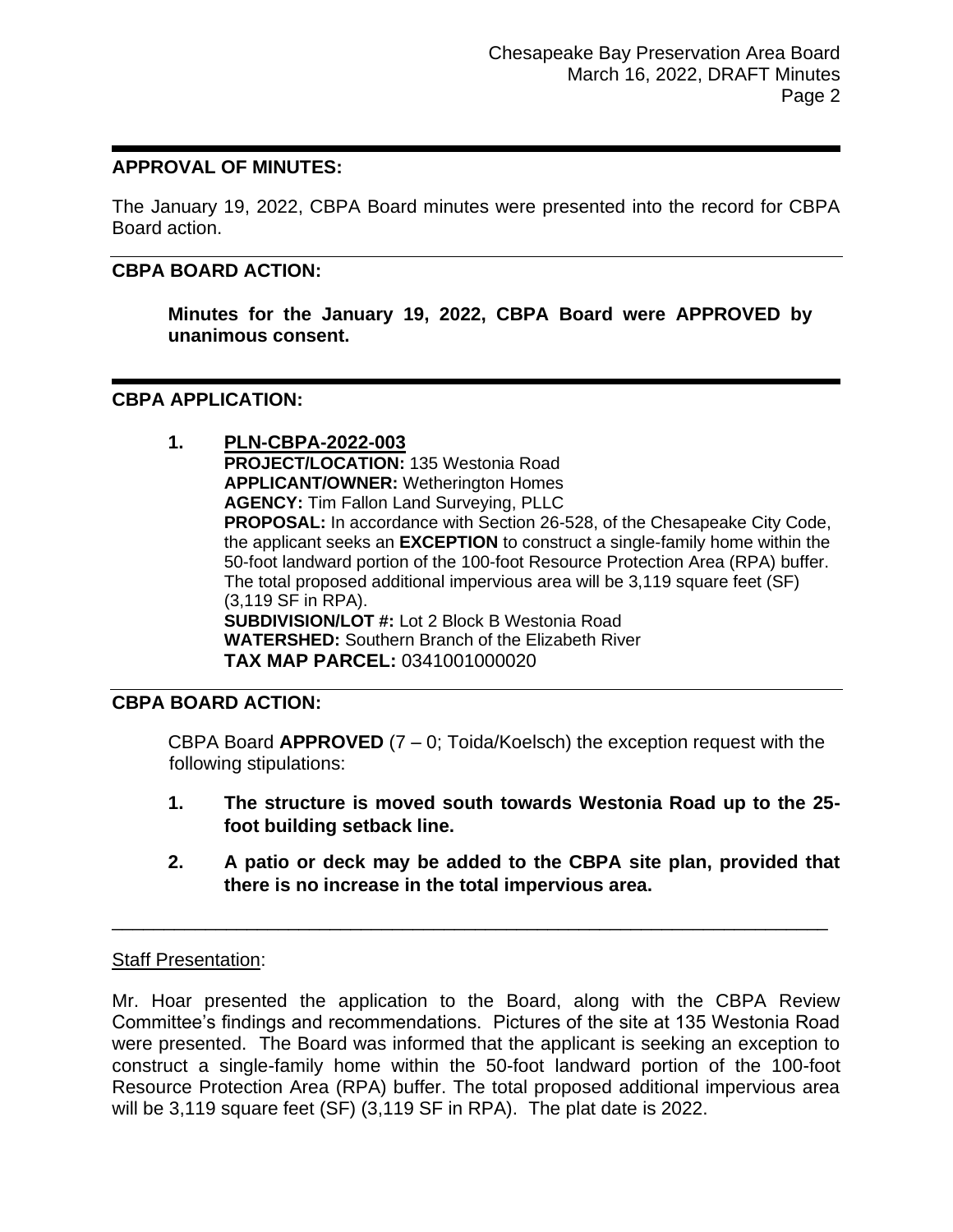# Proponent:

Jon Wetherington, 625 Innovation Drive, Suite 103, Chesapeake, VA 23320, was available for questions.

Ms. Sunderland asked the applicant if there is a deck or patio in the back of the home. Mr. Wetherington stated that one could be put there at a minimal size.

Mr. Underhill asked the applicant if he would be willing to increase some ground cover with small shrubs. Mr. Wetherington stated he would add some small shrubs if the Board deemed it necessary.

Ms. Toida asked the applicant if he would build a deck for the prospective purchaser of the property. Mr. Wetherington stated the home would be a speculative product that did not include a deck or patio space.

Mr. Hoar stated that the Board could create a stipulation to allow additional impervious area associated with a small landing pad or patio space and could advise not to exceed a certain amount of square feet. If approved the applicant can depict that on the site plan and if it meets the stipulations given by the board it would be the approved site plan.

Ms. Sunderland asked what the decrease of the impervious area is? Mr. Hoar did not have specific square-footage of reduction but estimated the area to be approximately 100 square-feet (SF) Mr. Wetherington agreed with the estimate of 100 SF. Ms. Sunderland stated she would like to add that the impervious area does not increase for the project and was in favor of the stipulation to move the home up to the 25-foot building setback line.

Mr. Hoar stated that Isite number fully developed as shown is 14 percent, which is well below the 28 percent Ished number for the Southern branch of the Elizabeth River lots.

Ms. Toida asked if the applicant was planning to remove any trees. Mr. Wetherington stated not at this site.

With no further questions for staff or the applicant Chairman Weckworth stated he would entertain a motion.

Ms. Toida questioned the board to see if they would like to discuss how to word the stipulation.

Mr. Weckworth stated that the board take the committees suggestion to move the 25-foot setback line we include that language Ms. Sunderland mentioned earlier that indicated the decrease in impervious surface can be used for the landing pad in the rear of the proposed house.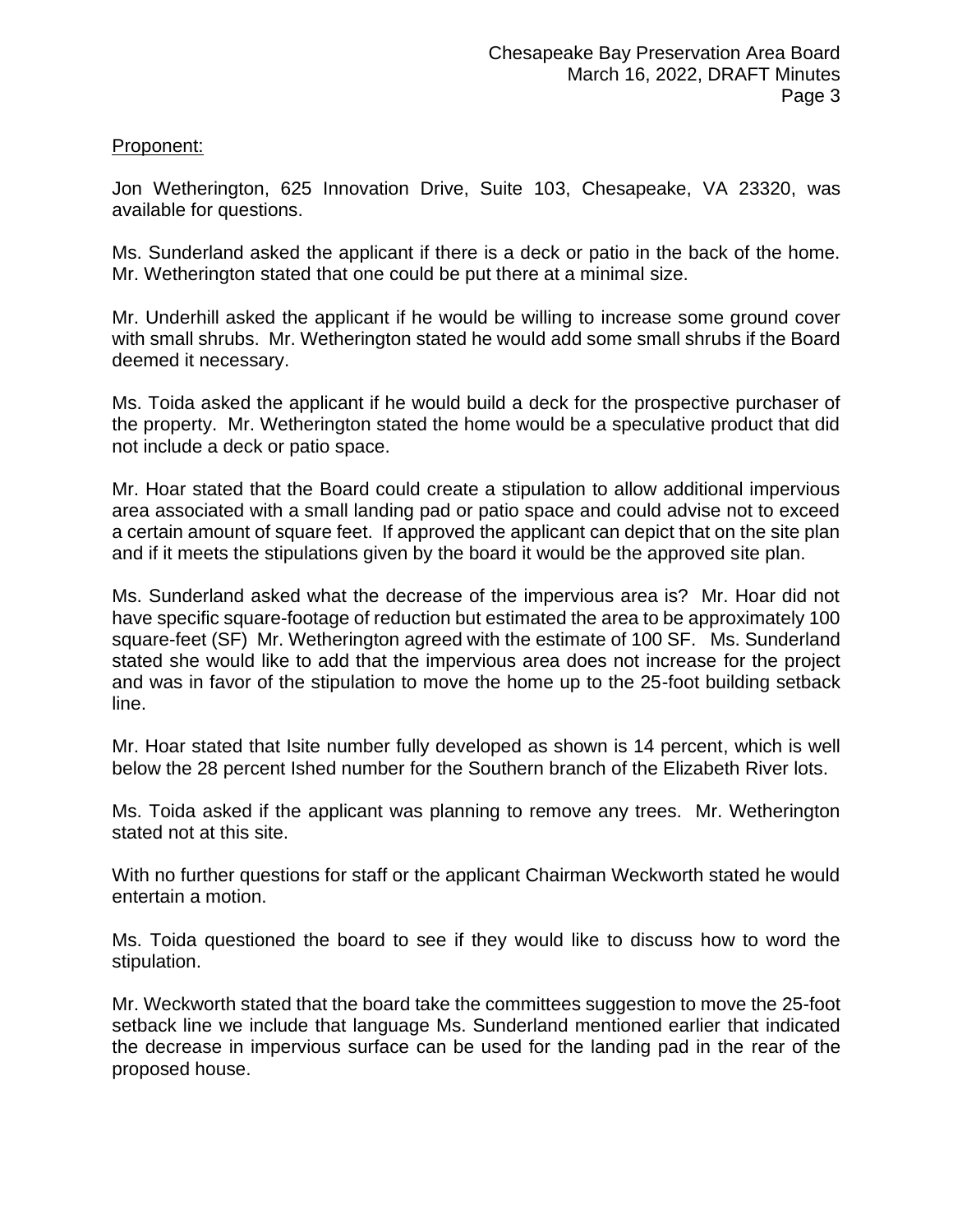Ms. Toida stated it would be clearer to move the house up to the 25 foot and add a rear cement pad not to exceed 100 square feet.

Mr. Underhill commented that it was a very large pad, that all they needed was a landing around 3 x 5 feet or 5 x 5 feet.

Ms. Koelsch stated that she is concerned that 25 SF leaves very little flexibility if we allow them to decide how to spend their square footage for the pad and stated that she was in favor of limiting the size of the pad.

Ms. Koelsch stated that she would like to go with what the committee recommended and add a stipulation allowing a 25 SF pad to be placed off the rear of the house.

Ms. Sunderland stated that she is in favor of allowing a 100 SF pad.

Ms. Toida stated that if the Board stipulated 100 SF, the builder does not have to put in a pad to cover the entire area, rather they can still install a  $3 \times 5$  or  $5 \times 5$  foot pad. The Board would just stipulate not to exceed 100 SF.

Mr. Hoar stated that they would not have to submit an additional exception application.

Mr. Weckworth stated that they may see additional exception requests associated with this property in the future.

Ms. Toida made the motion to approve the application with the following stipulations:

- 1. The structure is moved south towards Westonia Road up to the 25-foot building setback line.
- 2. A patio or deck may be added to the CBPA site plan, provided that there is no Increase in the total impervious area.

Ms. Koelsch seconded the motion.

The motion was approved by a vote of  $7 - 0$ .

Ms. Jacobi offered a proposed motion if someone wanted to make the motion. If so, you would just say so moved. Motion to approve the application with the findings and stipulations recommended by the CBPA Review Committee plus one stipulation that a patio or deck may be added to the CBPA site plan provided there is no increase in impervious area.

Mr. Weckworth asked Ms. Jacobi to repeat the motion.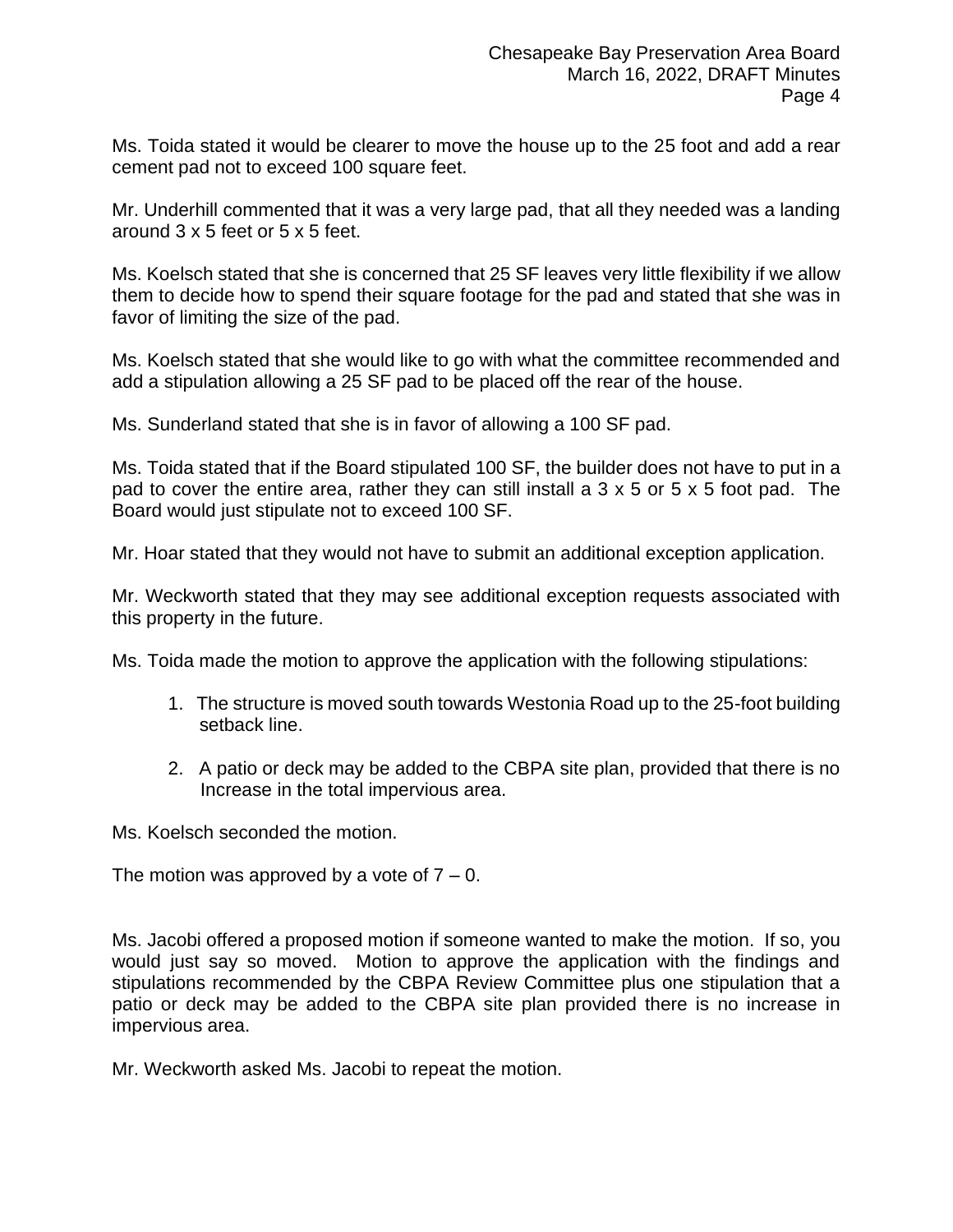Ms. Jacobi repeated the motion stated earlier. Mr Weckworth said that his understanding of the motion would be no reduction in impervious surface from what is being proposed even though they are moving it up to the 25 ft setback line.

Ms. Toida asked Ms. Jacobi if she thought the wording was better legally. Ms. Jacobi answered yes.

Ms. Jacobi mentioned that you could also phrase it that a patio or deck may be added not to exceed the 100 square feet impervious area if you want to specify the number instead of making it equal to what is there now.

Mr. Underhill stated that it was more consistent with what had been discussed. Mr. Weckworth agreed.

Mr. Weckworth said that if the board agreed with the motion, it could be stated saying so moved. Ms. Toida made the motion to approve. Ms. Koelsch seconded the motion.

The motion was approved by a vote of 7-0.

#### Board Discussion:

Mr. Weckworth asked staff if one of the recommendations was to move the home to the 25 ft setback line but is not depicted on the site plan. Mr. Hoar stated that if it was approved and the stipulation adopted by the board then the applicant would resubmit a plan satisfying the stipulation and that would be the approved site plan.

Ms. Toida asked staff if the sheds were all going to be removed. Mr. Hoar stated that they will be removed. Ms. Toida questioned if any trees would have to be removed due to the construction. Mr. Hoar stated that he is not aware of any trees to be removed.

Ms. Koelsch questioned staff if whomever purchases the home decides to add any other development would they have to submit an exception application to be reviewed by the CBPA review committee? Mr. Hoar stated that any additional encroachment on lots platted after 2022 would have to submit an exception application that would ultimately need to be approved by the CBPA Board.

Ms. Toida asked staff if the City provides the builder and/or the homeowner with a notice that states the removal of trees within the Resource Protection Area (RPA) is a violation of City Code. Mr. Hoar stated that he was not aware of the Planning Dept. issuing any formal document to a new owner/buyer.

Mr. Underhill asked staff if there were any walkways around the house? Mr. Hoar stated that the home has a covered porch and a small walkway that connects the porch to the driveway. The rest of the area shown on the plan is assumed to remain yard with ground cover or natural vegetation.